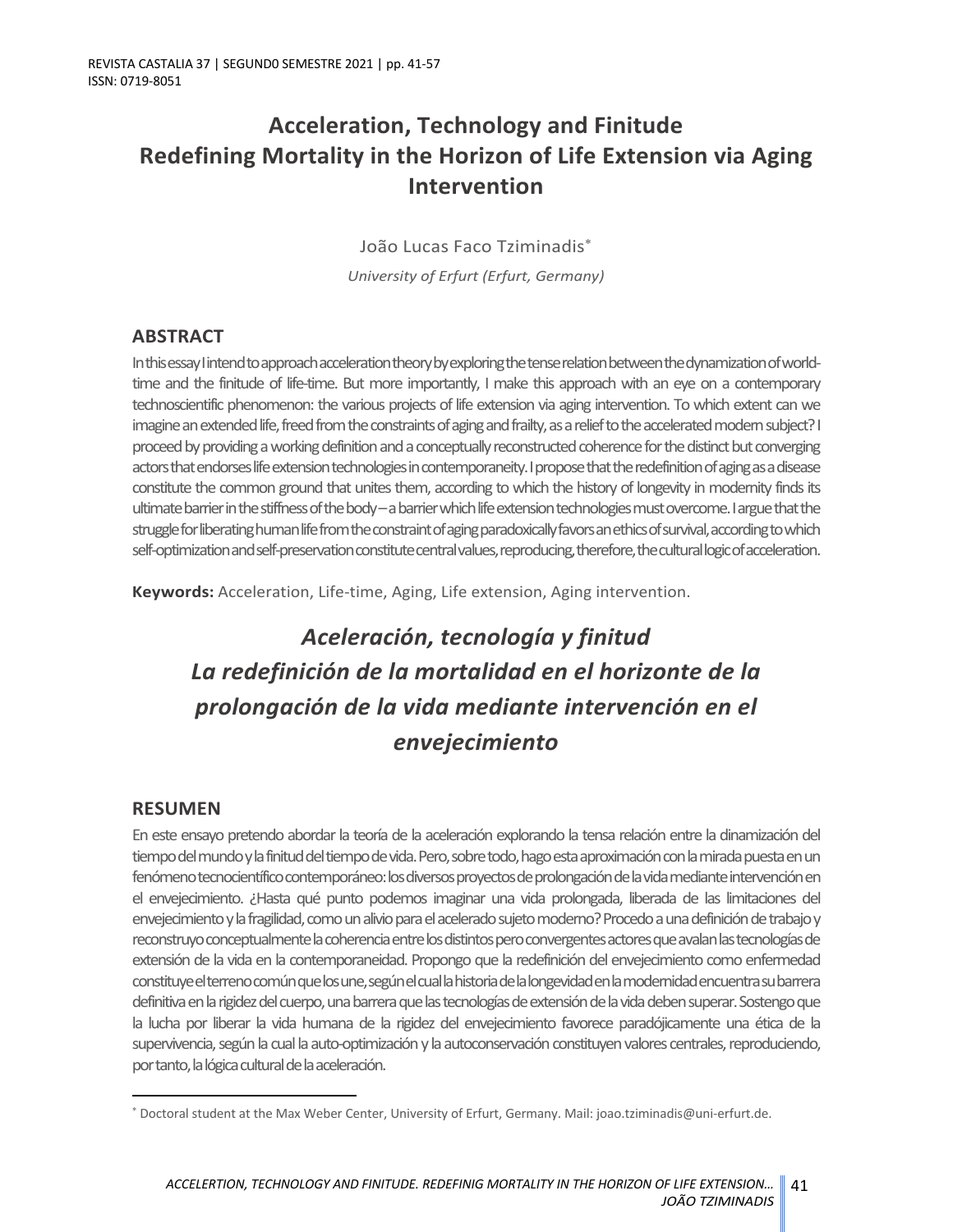**Palabras clave:** Aceleración, Tiempo de vida, Envejecimiento, Prolongación de la vida, Intervención en el envejecimiento.

> **DOI:** 10.25074/07198051.37.2049 Artículo recibido: 01/08/2021 Artículo aceptado: 10/09/2021

### **INTRODUCTION: ACCELERATION AND FINITUDE**

Urgency is certainly the utmost imperative of any form of life that is developed and led under the sign of acceleration. One can understand the imminent end of the world, the eschatological expectation of a shortening of the time that remains, as a compelling force of urgency. Nonetheless, apart from a growing sensation of imminent end that stems from horizons of ecological and nuclear catastrophe, modern social formations are not compelled by apocalyptic predictions. In modernity, as Hans Blumenberg (1986) discerned, the time of the world, or the world-time (*Weltzeit*), is indefinitely long and future is open and wide. If anything, the urgency that consumes modern forms of life –i.e., the feeling of time scarcity whose structural underpinning Hartmut Rosa (2005) sought to reveal in his acceleration theory– is foremostly linked not to the end of the world, but to the end of life. The end of a modern life-time (*Lebenszeit*), as Blumenberg would have it, is the main source of the existential sense of finitude; a finitude not attached to an all-encompassing apocalyptic precipitation, but to an unsurmountable divergence between an unbound world and a transitory life, constricted by birth and death.

Life-time and finitude acquire a particularly relevant status in modern philosophy as well, especially at the turn of the twentieth century. Michael Theunissen (1991) proposed that not only existential philosophy, but modern philosophy as such, rendered death an object portrayed exclusively from the perspective of the living. Once images of the beyond, or of the afterlife, became more and more impenetrable, death lost its collective meaning and was transformed into a privileged standpoint from which philosophers have been attempting to unveil the nature of human (individual) existence. The iconic example of such a move is Martin Heidegger's philosophy of existence, to which the conception of one's being in its temporal entirety (*zeitliches Ganzsein*) is only possible through the anticipation of one's own end (*Vorlauf zum Tode*). Heidegger's concern are the conditions under which human beings, or *Dasein*, are able to lead an 'authentic' life (cf. Wittwer, 2014, pp. 24-25). It is from this individualistic 'heroic' perspective that life-time is understood here as a problematic subject matter, especially for the reason Céline Lafontaine mentioned in the introduction to her monograph *The Postmortal Society*. "While the philosophical existentialism that marked the 20th century brought the question of finiteness into center stage", she says, this very same question now "gradually disappear from a philosophical, cultural and social horizon which renders death eventually a hidden, denied or, at least, senseless reality" (Lafontaine, 2010, p. 10). These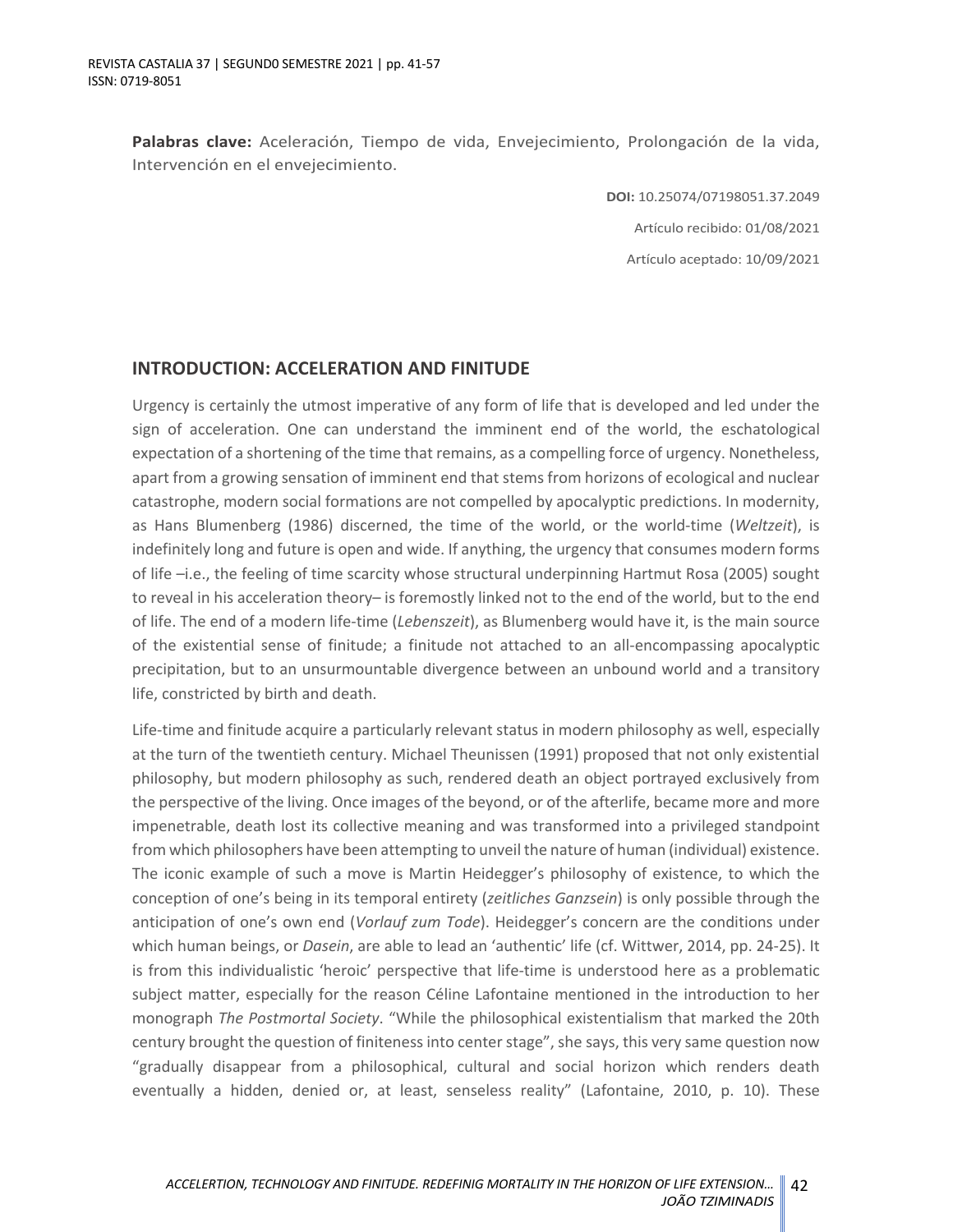conjugated processes –the philosophical individualization of death and the disappearance of death from the collective horizon of modernity– can be grasped and synthetized by Rosa's acceleration theory.

In this essay, I would like to draw attention to a problem hinted at but not explored in Rosa's argument: the relation between social acceleration as the reproductive *modus operandi* of modern social formations and the existential question of human finitude. If anything, this problem acquires its intellectual interest by the simple fact, once noted by Max Weber, that a fundamental tension should arise between the logic of progress that governs the life of "civilized men" and the circumstance that this life has an end –for "the individual life of a civilized man, placed into an infinite 'progress', according to its own immanent meaning should never come to an end; for there is always a further step ahead of one who stands in the march of progress" (Weber, 1958) . Weber's portrayal of the tragic fate of modern individuals in their dealing with mortality is explicitly inspired by the rather idealistic, but instructive contrast Liev Tolstoy drew between the noblemen's fear of and the peasant's virtuous acceptance of death $^1$ . Nonetheless, by pointing out the fairly absurd character of human finitude in a world set for indefinite growth, Weber anticipated a theme that lies at the core of Rosa's acceleration theory. Weber's and Rosa's conceptualizations of the relation between individual life-time and the world-time point out to an intrinsic incongruence between modernity's ideal of good life as full life (*erfülltes Leben*) and the dramatic openness of modernity's realm of experience.

In acceleration theory, however, Rosa not only departs from the diagnosis of this incongruence but also claims that the cultural logic that governs acceleration, i.e., the "cultural promise of acceleration" is the idea that acceleration of the pace of life might be a strategy to suture the divergence between life-time and world-time. In other words, acceleration could also be considered a modern, cultural response to the problem of finitude.

He who lives twice as fast is able to realize twice as many possibilities in this world, achieve twice as many goals, have twice as many experiences and collect twice as many lived events: he doubles the level of worldly options that can be explored. […] Yet, he who lives faster can, in a way, realize a variety of life projects in one single lifetime […] *He who becomes indefinitely fast no longer needs to fear the annihilator of options: death* (Rosa, 2005).

Using terms adopted by Rosa in his later work, not only he who lives indefinitely faster, but also, he who indefinitely increases his basis of resources (Rosa, 2016) or who indefinitely expands his range over the world (Rosa, 2018) can, presumably, cover the gap between the range of realizations in a life-time and the range of potentialities of the world-time. Rosa's critique of such an engagement with the finitude of life-time argues in two directions. Firstly, that the efforts presupposed in such an existential endeavor make it resemble a Sisyphean work. The implicit eudaemonic promise of acceleration fails to be realized by the fact that the world itself and its temporal horizon is indefinitely widened –and in a higher pace– by the compulsion to growth and innovation of a dynamically stabilized society. Secondly, that this strategy precipitates in an alienating form of

<sup>1</sup> Tolstoy's work to which Weber refers is probably the 1859 short story *Three Deaths*.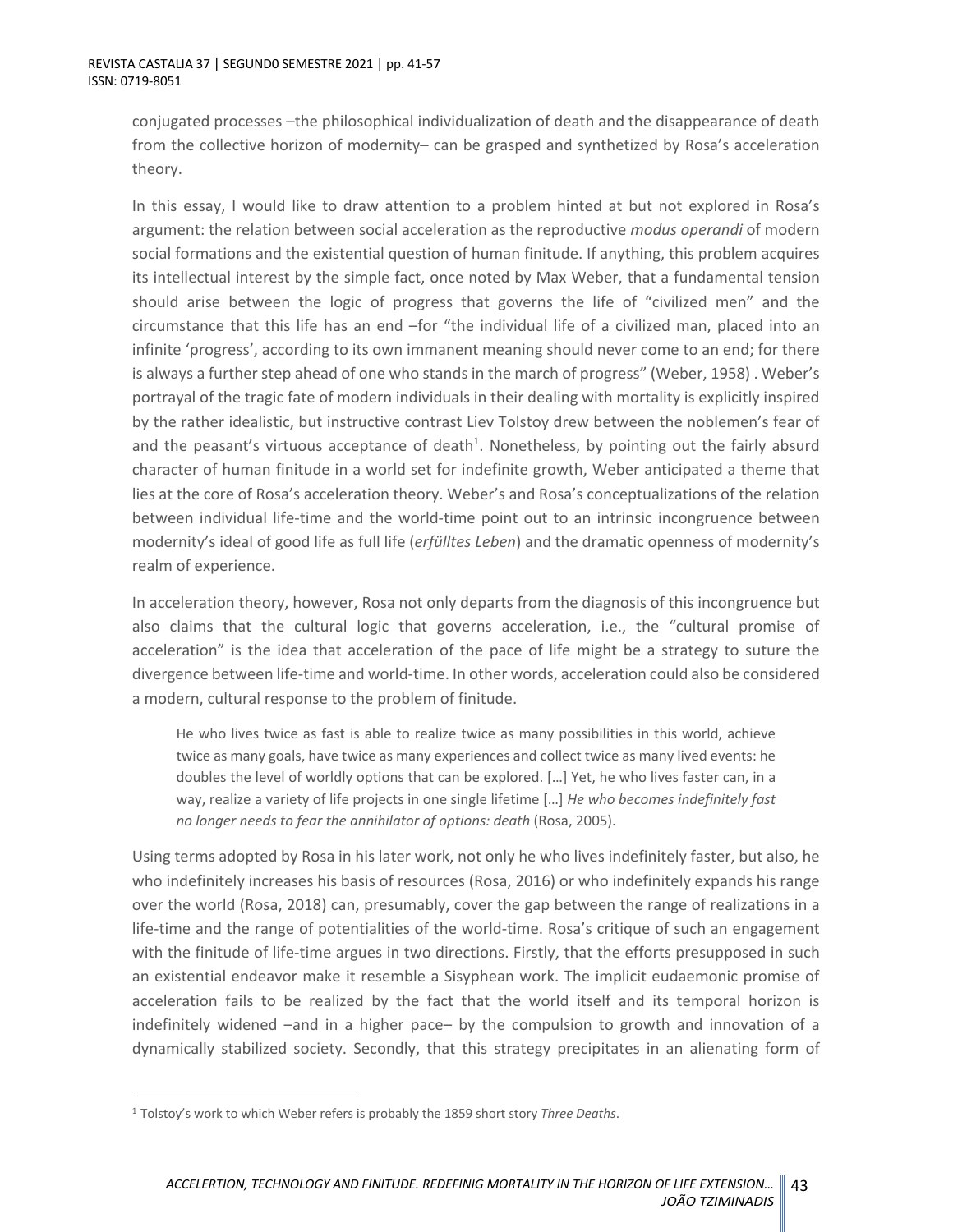experiencing both the world and the self. A subject structurally compelled and culturally oriented by acceleration runs the risk of shutting down her sensibility and capacity to be touched, to touch, transform and be transformed by the world –i.e., she is no longer able to 'resonate' with the things, the people, and the cultural precipitations (art, religion, science etc.) that surround her (Rosa, 2016). And this relational silencing would also affect the relations we establish with our selves. If the strive for guaranteeing the widest possible margin of realizations in a life-time becomes a model of good life in modernity, it may paradoxically turn out to be an indefinite survival game. "In a way", he exemplifies, "we moderns resemble a painter who is forever concerned about improving his materials –the color and brushes, the air condition and lighting, the canvas and easel etc.– but never really starts to paint" (Rosa, 2017, p. 443).

After all, we could conclude with Rosa, it does not matter how much access to the world we might acquire, for ours is a finite time. While everything in our surrounding might accelerate, the allotted time for human life in this world, with small variations throughout times and spaces, remains ultimately constricted between birth and death. Therefore, a critique of the conceptions of good life should focus on how a certain form of existence responds, more or less successfully, to the problem of finitude, i.e., to the question of how to better use the scarce resource of life-time. But what if this allotted time could also be brought within the realm of technological control and submitted to the cultural logic of growth and acceleration? A fairly coherent web of actors, institutions, practices and discourses in contemporary biomedical and biotechnological research points precisely in this direction. From universities to biotech companies, the idea of technologically conquering human aging and prolonging it beyond the boundaries of the biologically possible is on the rise (Barazzetti, 2011; R. Binstock, 2004; R. H. Binstock, Fishman, & Juengst, 2006; Fishman, Binstock, & Lambrix, 2008; Knell & Weber, 2009; S. G. Post, 2004). Such projects are presented by their representants as a promise of liberation, as the opening up of possibilities for longer, healthier and more active forms of life. The delights of life without aging, wrote geneticist David Sinclair, are delights of a full, but decelerated life:

What if we could play as children do, deeper into our lives, without worrying about moving on to things adults *have to do so* soon? What if all the things we need to compress into our teenage years didn't need to be so compressed after all? […] What if, in our 50s, we wanted to reinvent ourselves and couldn't think of a single reason why we shouldn't? What if, in our 60s, we weren't fretting about leaving a legacy but *beginning* one? (Sinclair, 2019)

When will this happen? It's already happening. It is not fanciful to say that if you are reading these words, you are likely to benefit from this revolution; you will look younger, act younger, and *be* younger –both physically and mentally. You will live longer, and those extra years will be better (Ibid. pp. 208-9)

What if the naturally given, evolutionarily determined durability of human life could no longer be held as an unsurmountable limit, but rather as a flaw, a diseaseful condition susceptible to correction and amelioration? Would not a longer life, unbound from any pre-established limits and furnished with greater vitality, be a relief to the accelerated subject? Or would such a form of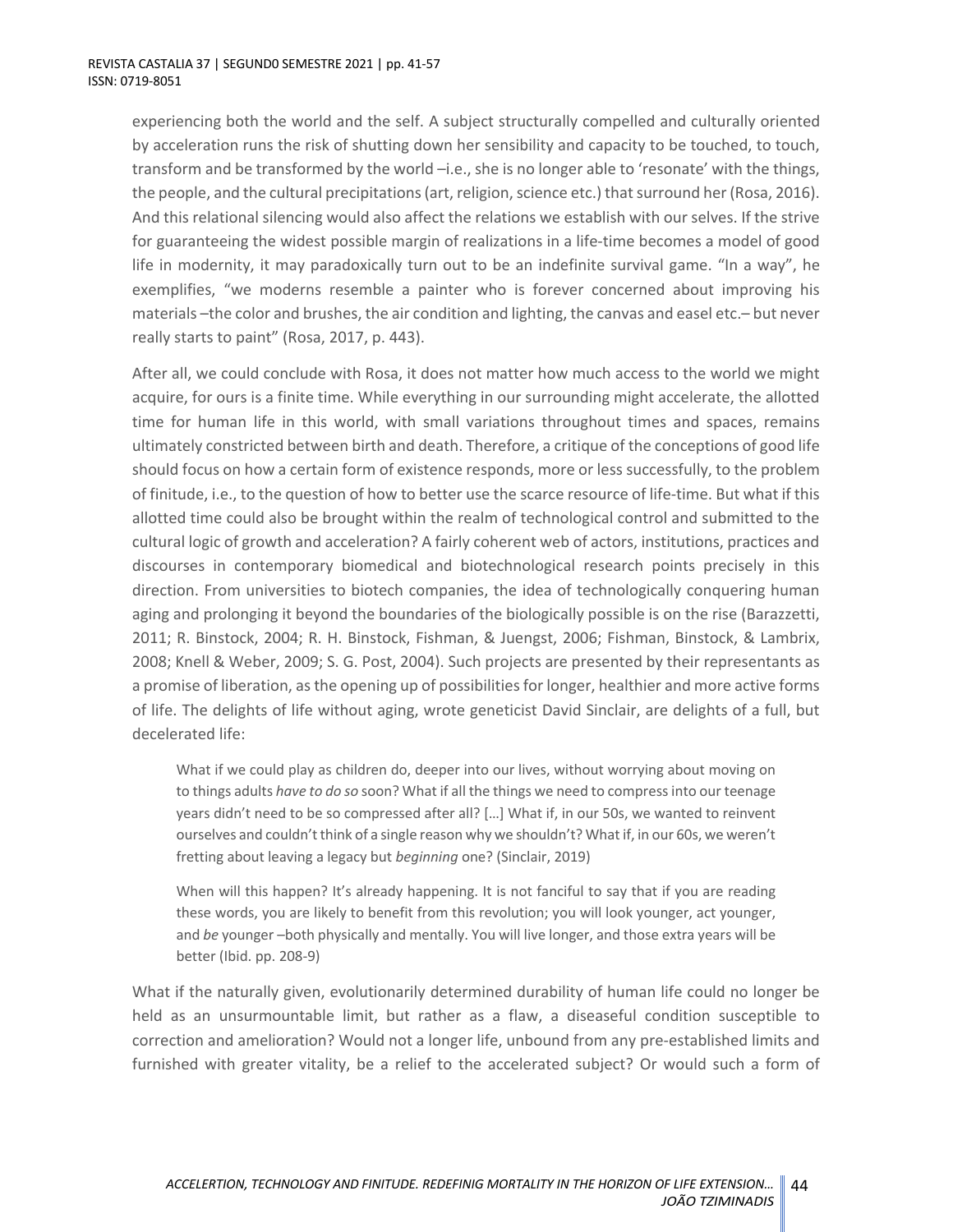existence only represent a step further in the direction of alienation, only enlarging the scope of life under the grip of acceleration and compulsion to growth?

In this occasion, I would like to revisit acceleration theory and the tension between acceleration and finitude with an eye on this very particular contemporary technoscientific project which I propose to call *life extension via aging intervention* (LEVAI). But how do I approximate this particular technoscientific phenomenon to the tension between acceleration and finitude? First, I do not intend to explicate the intricated nature of the myriad networks, discourses and practices that constitute LEVAI by resorting to acceleration theory as a macro-theory capable of revealing the structural determinations of technoscience. The intersection of acceleration theory and LEVAI lies in basal attitude towards the temporal limits of life-time. Acceleration can be conceived of as a life strategy which seeks to amplify the limits of the feasible and experienceable within a life-time. LEVAI, on the other hand, departs from the promise of a technological conquest of the material, biological substrate that determinates human life-times in the last resort. As such, life extension projects produce an ideal of good life as an ageless form of existence. In the present work, I would like to approach this idealization of the future of human mortality by understanding it as a response to the divergence between acceleration and finitude. As I will argue, the emergence of such a technoscientific endeavor represents a particular interpretation of the relation between technological potential and human finitude, in which the aging body appears as the last barrier impeding a fuller and happier life. A question worth posing is whether such projects and the ideal of good life they portray can be conceived of as a genuine alternative to acceleration as life strategy or if it only brings the same logic to a higher level of radicality.

In the following, I will provide a working definition of LEVAI and explain why, despite of its various and even conflictive affiliations, it is an essentially transhumanistic endeavor (1). In the sequence, I will describe the relation between technological potentiality and human finitude according to the perspective opened up by LEVAI (2) and, therefore, how this perspective also projects a particular future for human mortality (3), in which a promise of liberation intertwines with an ethics of survival.

### **1. LIFE EXTENSION VIA AGING INTERVENTION**

The idea that science and technology cannot only remediate human condition but also produce more perfected forms of human life is found already at the dawn of modernity. Descartes (cf. Gruman, 1966, p. 77) himself believed that, with increasing rationalization, human life would be indefinitely prolonged; so did social reformists such as Godwin and Condorcet (cf. Gruman, 1966, p. 85) too, to whom the idea of progress was intimately related to the indefinite conquest of human frailty, leading to unpredictable limits to lifespan (Boia, 2004; Gruman, 1966). Mark Adams (2004) demonstrated, for example, how the early history of modern biology is entertained by utopias of perfectibility and how early biologists such as J. B. S. Haldane (2002 [1923]) and Julian Huxley (1968) already envisioned a biologically enhanced humanity capable of living extraordinarily long lives. While, on the one hand, biology definitely became a leading science throughout the last century, especially after the consolidation of genetics and the industrial use of biotechnology (Bud, 1991; Krohs & Toepfer, 2005), the idea of rejuvenation and life extension, on the other, was relegated to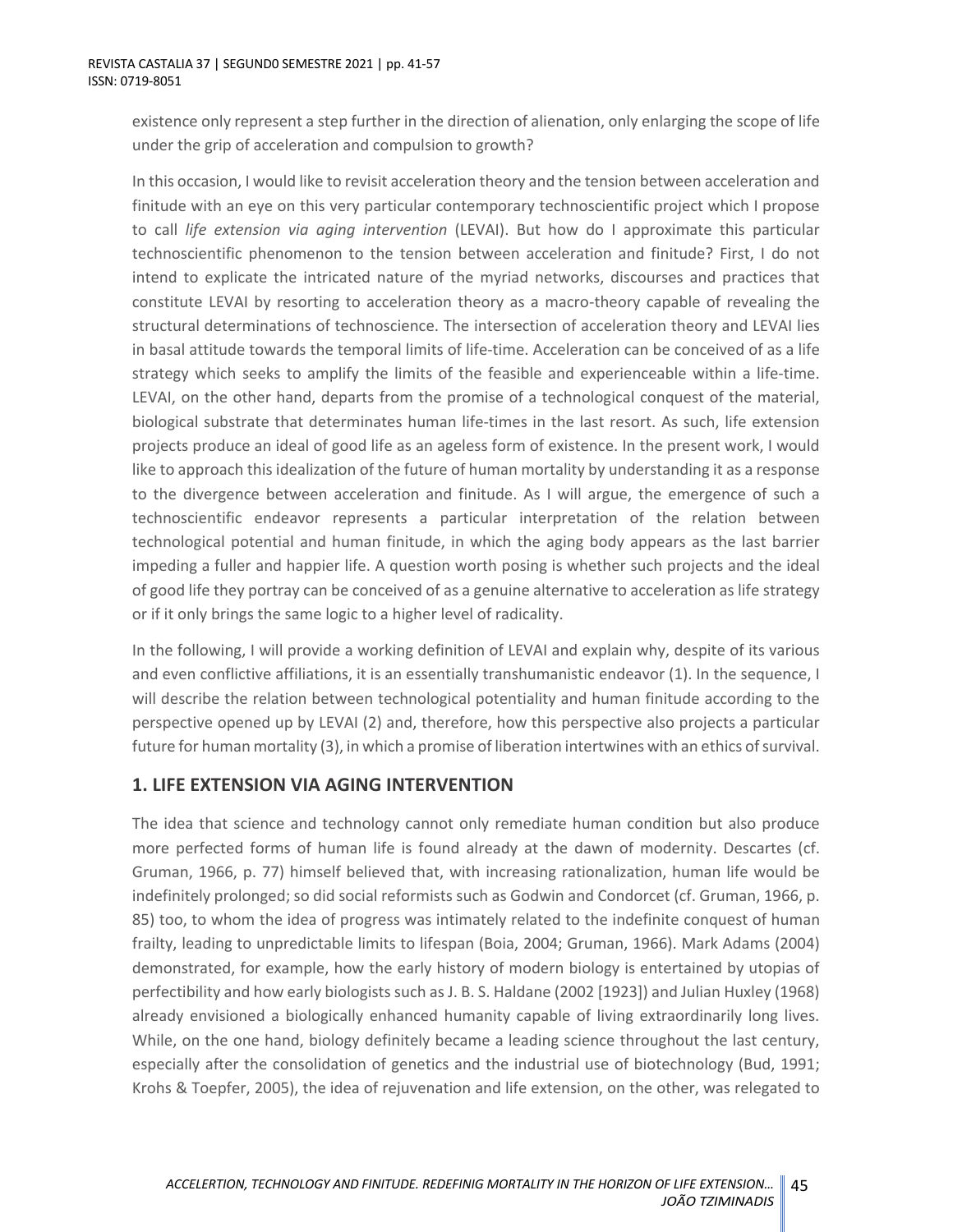a backstage position of questionable science (R. Binstock, 2004; Gilleard Chris & Higgs Paul, 2016). Nonetheless, the dream of engineered immortality still lives on and has made its way into high-tech businesses. A most (in)famous example is found in the field of *cryonics*, a technique consisting of preserving human bodies in liquid nitrogen shortly after death (Farman, 2020). Facilities in the USA and Russia have been offering this service for some time now and many living persons have already assigned for having their bodies frozen with the hope of being awakened in the future when technology will be in the place to restore their lives. Another facet of technological immortalism in contemporaneity is the idea of *mind-uploading*, notoriously defended by Ray Kurzweil (1999), chiefengineer at Google, according to which the replication of a human self in a digital platform will enable a form of existence completely independent from the biological substrate.

If cryonics and mind-uploading remain foreign to mainstream science, the same cannot be said about the idea of life extension via aging intervention. At the intersection of regenerative medicine, biology of aging and the financial power of Silicon Valley investors, the field of aging intervention has grown in and outside academy as an endeavor worth of both scientific and economic investment. Many scientists working on the field from within mainstream academy would dispute that aging intervention could lead to radical changes in the natural human lifespan and emphatically disapprove of the commercial misuse of their work (S. Jay Olshansky, Hayflick, & Carnes, 2002), while others, as Aubrey de Grey, more tuned with Silicon Valley techno-utopic agenda, tend to be much less restrictive in their prognosis. de Grey is one of the most famous gurus of the life extension movement, frequently giving TED talks and publishing in academic and non-academic media and has already stated that the first person to live to 1000 years has already been born. He is the cofounder of SENS foundation, a research facility dedicated to developing and promoting anti-aging therapies based on regenerative medicine, but his approach tends to be criticized by other scientists as beyond the point of serious science. In mainstream academy, on the other hand, the research on aging and the prognosis of aging intervention are communicated in a much more careful manner, precisely in order to avoid a public association of their work with pseudo-science and the commercial charlatanism that used to revolve around the topic of rejuvenation (R. H. Binstock et al., 2006). Nonetheless, also the idea that in the future aging will become a medically ameliorable condition has conquered terrain.

Responsible for this optimism are theoretical and experimental advancements in the interdisciplinary field of biogerontology, which substantially transformed the scientific understanding of aging in the last decades, foremostly by contenting that aging is neither a genetically inevitable nor evolutionarily necessary phenomenon. In short, the promising future portrayed in biogerontology rests on a reconceptualization of biological aging as a plastic process and therefore susceptible to be brought within the realm of technological amelioration (Austad, 1997; Gems, 2009; Kirkwood, 1999). Furthermore, differing from the traditional approach of geriatrics, the procedures devised by biogerontological theory and experimentation assume that diseases associated to age should be understood rather as symptoms of an underlying pathological condition: aging itself. The success in extending the lifespan of model organisms –such as the nematode worm *Caenorhabditis elegans*, whose lifespan has been prolonged 10 times with the change in a single gene– through various experimental procedures has boosted the confidence of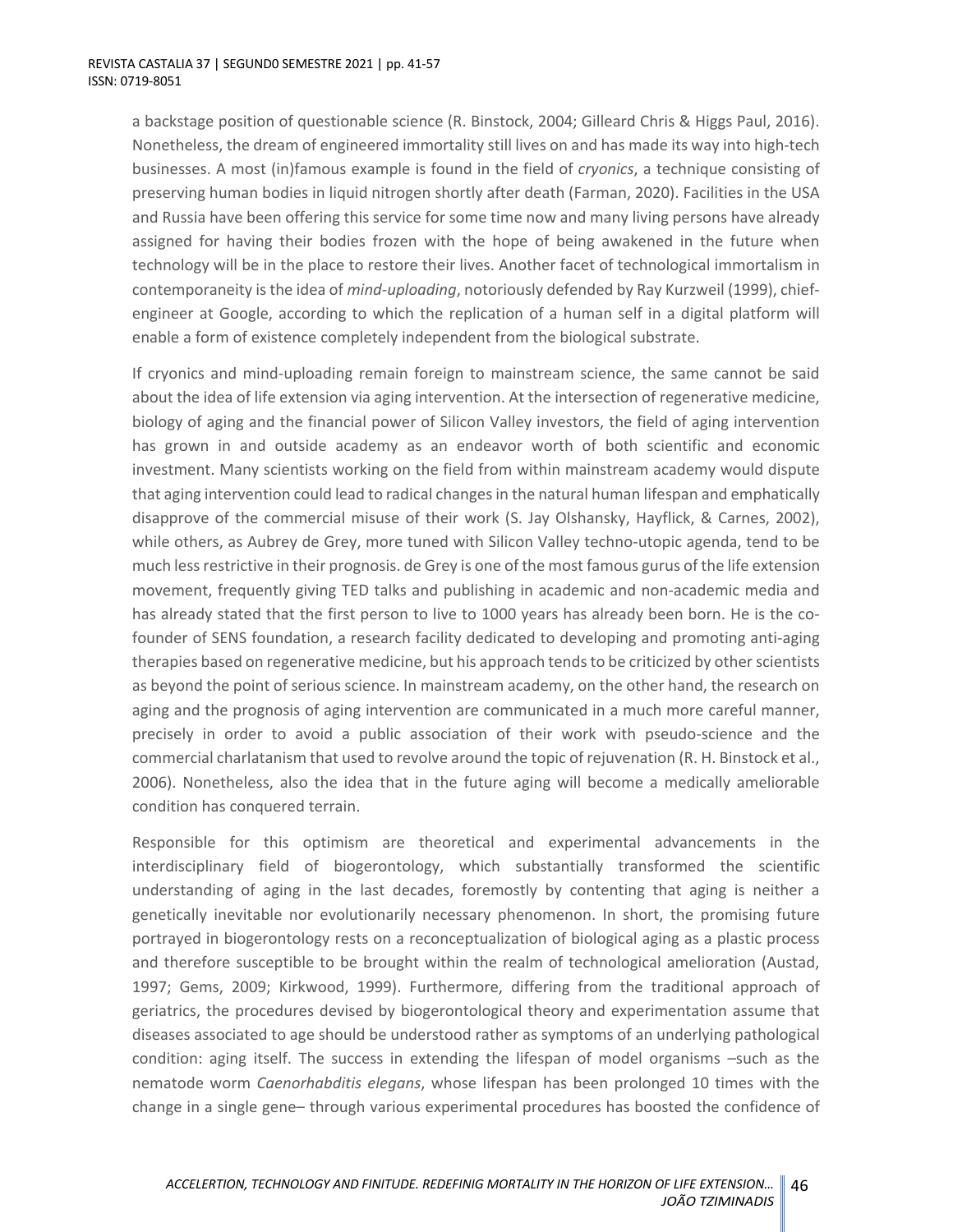both scientists and investors that conceiving of anti-aging therapies for humans is a realistic endeavor<sup>2</sup>.

However, the controversies surrounding biogerontology and the aims it should pursue are huge, involving not only actors directly engaged in aging research but also a plethora of bioethicists, sociologists and ideologues defending or condemning the artificial extension of human life in a vivid public debate (Kass, 2003; Knell, 2018; S. G. Post, 2004; J. A. Vincent, 2009). But it is among aging researchers themselves that the definition of the scope of biogerontology, of what is realistic and expectable, of what is serious science or commercial hype, that the most heightened conflicts arise (Grey, 2005; S. Jay Olshansky et al., 2002). Therefore, a preliminary definition of the life extension idea in contemporary technoscience should consider its contentious nature. And as I propose to frame it, the contentious placement of aging intervention and its unclear affiliation to mainstream science or to the edges of technoscientific utopia stems, by its turn, from the extraordinary implications of transforming aging into a disease. If, as David Gems puts it, biogerontology cannot but understand aging as, "essentially, a form of genetic disease" (2009), one of the implications of it is the blurring of the lines that separates therapy and enhancement. The 'disease of aging' is no pathological counterpart to a given normality, i.e., as a category, it does not represent the malfunction of any state we could conceive of as standard or healthy, which therapeutic procedures are supposed to restore. After all, every human being ages. Therefore, devising treatments to halt, slow down or even reverse aging is an action of trespassing clear limits. While, on the one hand, the conquering of illnesses and poor conditions that accompany old age follows a fully standard logic of medical progress, on the other, the conceptualizing a form of existence freed from aging is already conceptualizing something other than human existence – different, at least, from the homo sapiens we have been for the last 200 thousand years. The question, therefore, whether aging intervention should count as mere progress in healthcare or as human enhancement is difficult to respond to because portraying aging as a disease entails a blurring of this boundary.

With these conditions in mind, I propose to conceptually reconstruct the core of these complex network by the vanishing point that ties all different agents together: the achievement of *life extension via aging intervention* (LEVAI). A discursive community underlies the action of these disparate agents: the conceptualization of aging as disease. Which, by its turn, points out to a particular interpretation of the relation between human finitude and technological potentiality. If aging can be seen as disease in religious contexts in which gods and other perfected beings represent a form of existence in relation to which human mortality is a sign of imperfection, it is difficult to identify what is the 'other' of humanity that provides biogerontology with the ideal reference in relation to which aging can be seen as a disease, too. But, in a sense, the belief that such an other exists, or is at least conceivable as a future possibility, is what gives LEVAI its inner coherence. While it is not possible to provide any description of such a future form of existence – for, so far, not a single aging intervention technology has come to life–, it is reasonable to interpret modern biotechnology's disclosure of life as an engineerable phenomenon, susceptible to

<sup>&</sup>lt;sup>2</sup> It is worth noting, however, that many challenges lie between experimental procedures and actual therapy development, such as the capacity to translate results obtained in animal organisms to humans. See, e.g., Magalhães, Stevens, and Thornton (2017).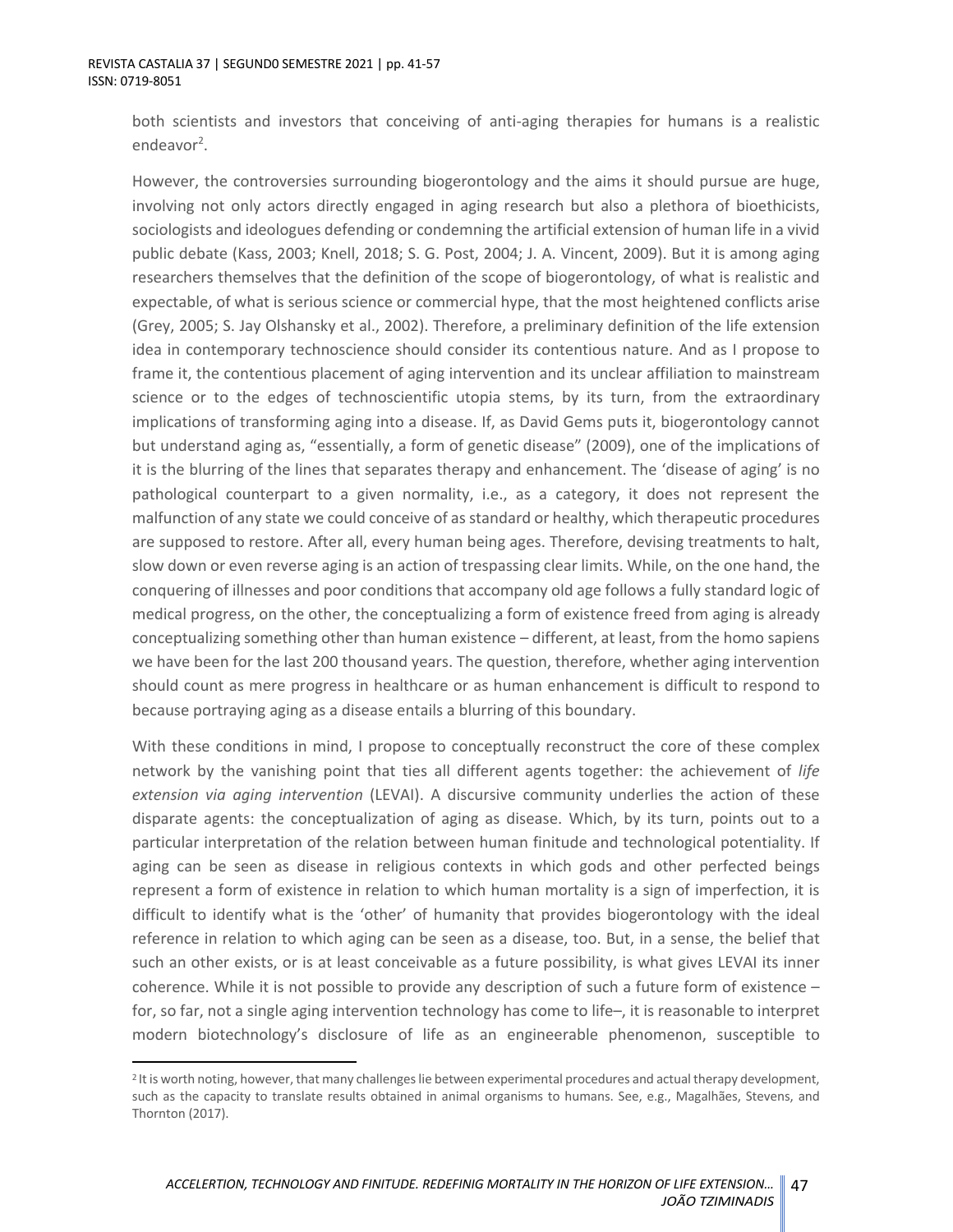recombination and functional optimization, as the path that can lead to this other. If so, we could see in the other of the aging human implicit in LEVAI's discourse the decline of the concept of 'humanity' as the reference model for perfectibility and its substitution by the concept of 'life', a much more flexible and undetermined reference. As such, LEVAI's ultimate horizon would be part of what Karin Knorr-Cetina (2005) has termed the emergence of a "culture of life" in contemporary Western societies. In her account, the idea of human perfectibility that once oriented the notion of social and scientific progress to authors such as Condorcet or Rousseau has now given place to the idea of life perfectibility in scientific and practical discourses. In a way, the "disease of aging" could be therefore interpreted as the result of evaluating human organic, morphological and functional determinacies at light of the potentials contained in "life" as an evolutionarily and genetically open phenomenon, improvable and extendable (Moreira & Palladino, 2008).

This re-evaluation of the aging human existence at light of the potential other of an ageless existence is noticeable in the way the modern history of longevity is interpreted from biogerontology's perspective.

### **2. MODERNITY AND LONGEVITY**

The insightful observation that Weber, Blumenberg and Rosa share regarding modern life-times point to the problem of temporal scarcity. The core idea here is that, in front of the vastness of present experience and the openness of future expectations no human being is able to die full of life. There is always something left unknown. Nonetheless, the diagnosis of this relative scarcity contrasts with another aspect of modern life-times; an aspect even more unique to modernity than the former: longevity.

From a demographic standpoint and in historically comparative terms, modern life-times are astonishingly long. We live longer and healthier lives than any other generation of our species could expect to do. In a bit more than one century ago, the average global life expectation at birth was about half of the contemporary; but if we look further into the past through the statistics, we will not see a declining line so steep as the one we see when we look from our present into the last century (Roser, Ortiz-Ospina, & and Ritchie, 2013). It does not mean, however, that old people who lived to their 70s, 80s or beyond did not exist before the Eifel Tower was erected. They did –but were quite a rare specimen. The abrupt increase in life expectation that industrialized but also developing nations have witnessed in the last century is a statistical representation of two main phenomena: first, a sharp reduction of deaths in the early life years of a population; second, the growth in the number of people who are still alive after the greying of their hair. The biogerontologist Tom Kirkwood demonstrates these changes by comparing two actuarial tables of survival patterns in England and Whales, in 1880 and 1990. Out of a million people who were born alive in this region in 1880, only 568,993 were alive by the age of 35. In 1990, the number of people alive by this age, out of a million, was 977,500. In 1880, only 161,164 of a million survived to 75 years, while in 1990 the number was 612,740 (Kirkwood, 1999, p. 6, Table 1.1). But behind these statistical abstractions there is an experientable change in the relation between aging and mortality that is mediated by the advance of medical, industrial, and (bio)political technology. Public health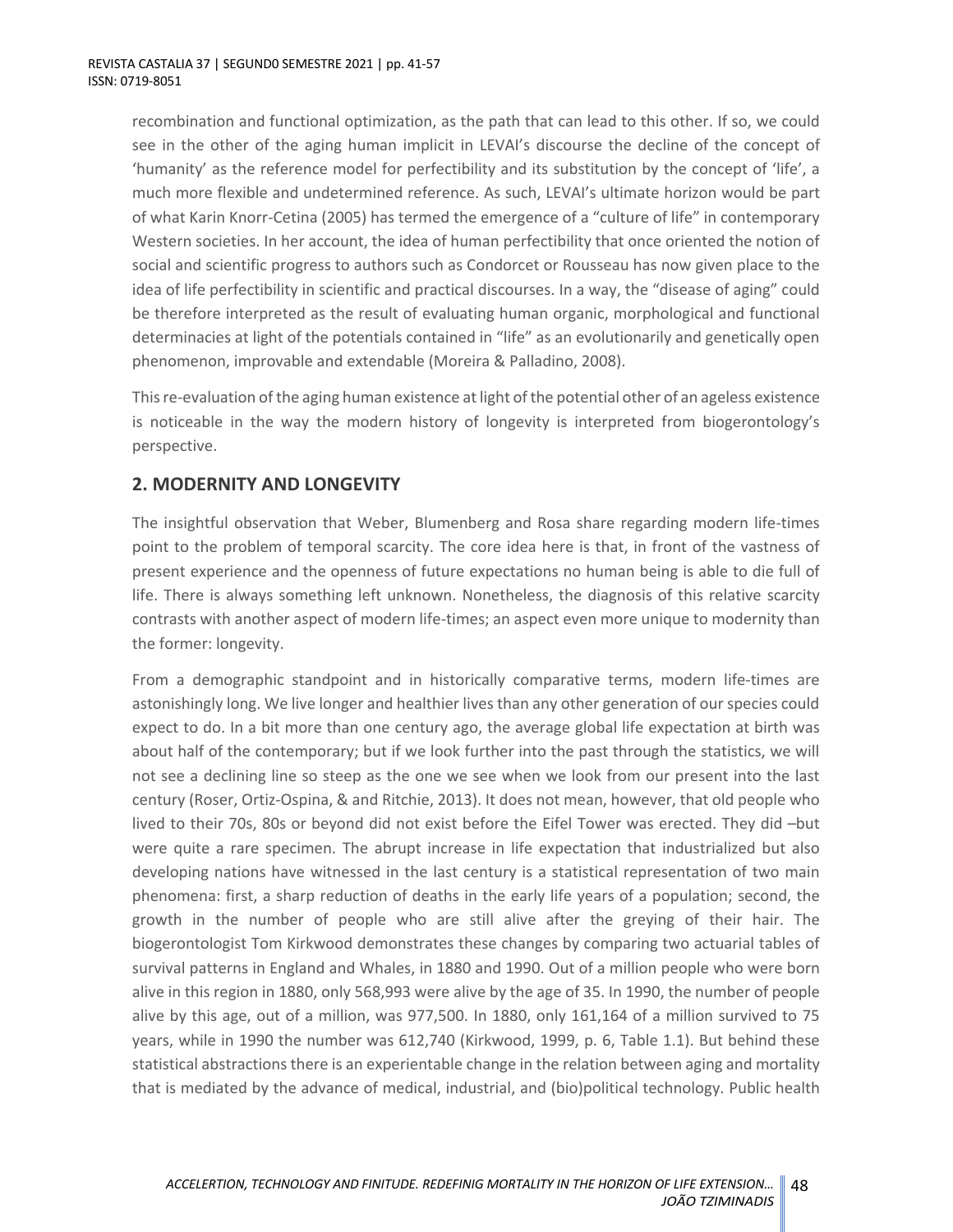policies, sanitation, vaccination, easier access to nutrition etc. are some among many other measures that composes the technical foundation of the 20th century's demographic revolution (Austad, 1997; Stuart Jay Olshansky & Carnes, 2001).

As I argued elsewhere with greater detail, those technical advancements have not only steeply raised the average life expectation worldwide, but also meant a general leap towards a form of technological domestication of death (Tziminadis, 2021). Along with Norbert Elias' (2001) and more recently Céline Lafontaine's (2010) evaluations of this trend, I claim that modern technological control over nature and, especially, over organic matter, has narrowed down mortality to an issue almost exclusively related to the 'failures' of the human body. Or, at least, such a narrowing down has become an orienting horizon for the scientific and medical management of public health. At the same time, this technical process tied the historical association of mortality and aging in modernity. It cannot be forgotten that until very recently, the shadow of mortality used to concentrate over the early years of childhood, not rarely taking its toll on the delicate assemblage of mother and infant by childbirth (Lafontaine, 2010). "Our forebears", wrote Arthur Imhof, "had the great dying [*das große Sterben*] behind them; today, we have it before us" (1984). It means, our forebears' first challenge in life was to survive early years of mortal probations and after that, if successful, lead a probably short and highly contingent life-time. In a strict sense, we could not even say they had a life-time of their *own* –at least not in the way most of the people in industrialized and developing nations came to recently understand and experience it, as a relatively secure, stage-partitioned unity of time upon which individual existences can be *projected*. Among other things, modern lifetimes could be individualized given the fact that deaths became a fairly temporalized phenomenon, waiting for us at the end of an unprecedently long course. While contingencies such as violence and disease might still take lives prematurely, the odds of dying from old age are greater, and therefore the expectation of living through a stable course provides the basis for individualization (Elias, 2001). Hence, the technological taming of death that secured the extraordinary longevity of modern populations underlies two predicaments of modern life-times. On the one hand, it was one condition of possibility for what Imhof called "*Vereinheitlichung der Lebenspanne*", something as the transformation of life-time into an individualized, self-referred unity of time. It also contributed to Martin Kohli's (1997) "institutionalization of the life-course" or to what Rosa identified as "temporalized", "stable identities" of modern subjects (Rosa, 2005, p. 355). On the other, it consolidated an unprecedent association between death and aging in which, for the first time in the human history, the inner working of the human body –and not the scarcity of food or violence of outer factors– became the main source of mortal risks.

The idea of aging as a disease, what brings together the different agents of LEVAI, emphasize the last of these predicaments. As noted by some scholars who have interpreted the cultural dynamics behind LEVAI, the reframing of aging as a disease resonates with a dominant economic perspective according to which 20th century's technological success in boosting the lifespan of entire populations also sparked an unprecedented crisis: the burdening of society with pension and healthcare costs (Fletcher, 2016; Katz & Marshall, 2004; Moreira & Palladino, 2008). A way of understanding the appeal of biogerontology and potential aging interventions is, as did Tiago Moreira and Paolo Palladino (2008), observing how they point to a technical solution to the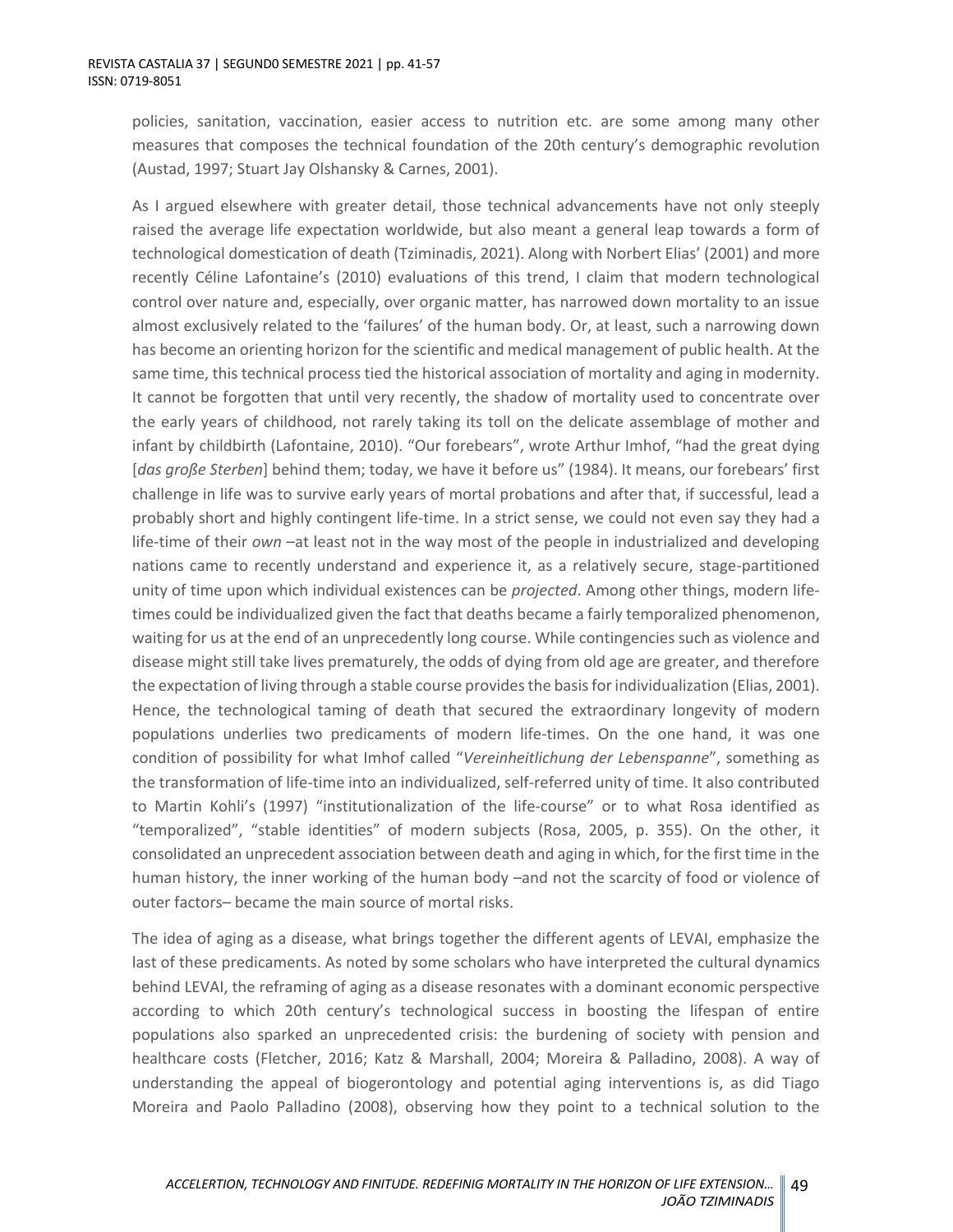unfortunate, bio-politically miscalculated problem of populational aging. On another level, however, the idea of aging as a disease also points to the aging body as a hindrance to the further advancement of human potentials that could come into being through technological progress. Greater health and therefore greater longevity could be achieved, were we not bound to the limiting capacities of our evolutionarily determined, 200 thousand years old body.

The achievement of extraordinary longevity is the most evident eudaemonic promise of LEVAI. The success history of longevity in modernity has been so far due to the implementation of technological systems capable of reducing abruptly the contingencies that used to be the greater killers of the human species. The failure history of longevity in modernity is interpreted now as the advent of an 'aging crisis' due to the fact that, although external conditions were dramatically improved, the ageold carcass in which we live could not keep pace with progress. Therefore, breaking free from the constraints of the aging body, being able to alter the biological rhythm of aging, is the only way allowing the march of longevity to continue its progress. It is telling, then, that Aubrey de Grey popularized his rejuvenation program under the catchy expression "longevity escape velocity" (2007). It is a made-up expression that conflates an actuarial concept of increase in life expectation in a given period and the physical concept of 'escape velocity', which refers to the velocity necessary for an object to escape the gravitational influence of a massive body. Although ingenious, the core of the idea follows a very simple logic. The massive body in this case are the evolutionarily determined predicaments of human aging, whose 'gravitational influence' holds back any technical attempt to stave off death; the escape velocity, however, stands for the possibility of achieving, through regenerative procedures, a state in which technology will be able to deliver damage repair in pace faster than the accumulation of damage occurs. This utopic image is present also in Kirkwood's sci-fi-like epilogue to his *Time of our Lives*(1999). In a distant future, after aging research has passed through a long history of failures and glories, people would be able to be periodically submitted to a regenerative procedure which will reverse aging and keep them healthy until the next one, and so indefinitely<sup>3</sup>. Another image comes from David Sinclair's popularizing book Lifespan. After several passages commenting on civilizatory victory over infectious diseases and child mortality, Sinclair notes that, given safer and more accurate driving technologies, car accidents will probably become rarer. With the decrease in car accidents, it will diminish also one of the last external –i.e., not related to the inner workings of the body– major causes of death in industrialized countries. The problem, as Sinclair puts it, is that car accidents are a critical source of organs for transplantation. Because of its suddenness, organs are not rendered unusable by organic decline and are, therefore, suitable for transplantation. Here the question arises: when cars become intelligent, and sudden deaths become even rarer, where do we get the organs for transplantation from? (Sinclair, 219, pp. 204-207). The question is raised only in order to be responded with a eulogy to regenerative medicine. But another interpretation could be given to this question: when machines finally become sufficiently smart to stop killing us and the remaining killer is our primate

<sup>&</sup>lt;sup>3</sup> A detail is worth noting in Kirkwood's ageless utopia the right to indefinite regeneration is conditioned to a strict birth control; people are however free to choose having more than one child, but with the penalty of no longer being entitled to further regeneration. Those who choose to do so, as did Miranda, the main character of this short story, are called "the timed ones".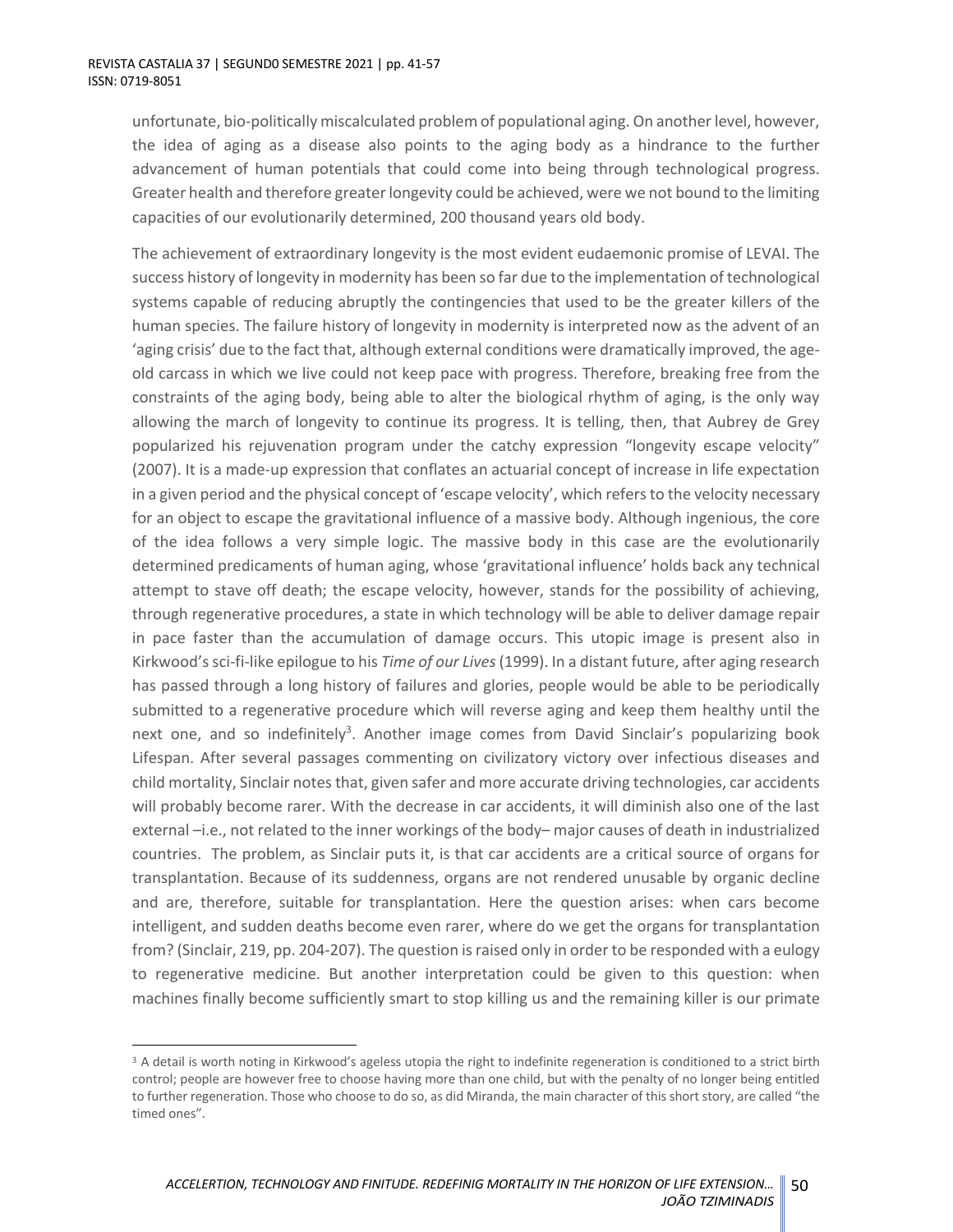body, the only reasonable next step in the progress of longevity will be make also our bodies, so to speak, smarter.

### **3. A FUTURE FOR MORTALITY: BETWEEN LIBERATION AND SURVIVAL**

LEVAI is not simply about producing immortality on earth. Although some radical proponents would claim the possibility of achieving something close to immortality, the more correct definition of what is possible to be achieved, as Sebastian Knell proposed it, is a state of "biological immortality" (2018). An immortal, like a god, cannot be killed. People who no longer age, still can. In a sense, biological immortality is the wished projection of the *conditio humana* in the future horizon of LEVAI, the form of existence that constitute the *other* in relation to which the current status of human aging can be understood as diseaseful. But more importantly, biological immortality would constitute a condition in which, ideally, death would become ultimately a technical problem. Observing the history of the relation between longevity, aging and technology from the perspective opened up by biogerontology, one could say that the 'problem' identified under the sign of the current 'aging crisis' can be defined as: despite all major advancements in the medical, industrial and political management of mortal risks, death –especially the death that comes from within– still poses a limit to technology. The ideal state of biological immortality could be defined, therefore, as the bio-technological condition under which death only occurs when technology achieves its own limits. In this way, LEVAI would be able to push the boundaries of what is feasible in a lifetime much beyond the limits of the organic, transcending, in potentiality, any form of dynamization or selfoptimization conceivable under the idea of acceleration. If we stick to de Grey's metaphor, longevity velocity can be understood as the acceleration of the stiff and glacial dynamics of evolution, after which, in principle, any acceleration of the rhythm of life would no longer make sense, for no upper limit would exercise pressure on the living.

Whether the achievement of such a condition would be a liberating event is, however, a different matter. From the enthusiastic perspective of proponents, such as the transhumanist philosopher Nick Bostrom (2008), the crossing of the threshold of aging represents one of the necessary victories needed for the coming of the ultimate utopia. In his appraisal, the good life is something attained through maximization of intelligence, pleasure and, evidently, lifespan. Critics, on the other hand, tend to conceive of the search for such a condition as already tainted by a cultural logic or moral values that, from the outset, contradicts this ideal of liberation. Some, as John Vincent (2008; 2009), see in it the scientific re-affirmation and, consequently, industrial exploration of cultural prejudices against the old in contemporary Western societies, while the forementioned Tiago Moreira and Paolo Palladino (2008), as well as Stephen Katz and Barbara Marshall (2004) observe an alignment between the transformation of aging into a disease and an emerging biopolitical paradigm of selfresponsibility and self-optimization. Céline Lafontaine (2009b, 2009a, 2010) and Brian Turner (2009) both see in the frenzy of rejuvenation products and the cult of youthfulness in the wake of 21st century an extension of the culture of conspicuous consumption that has been shaping Western societies since mid-20th century. They argue that the markets for rejuvenation come to their most widespread and sophisticated form precisely when baby boomers, the most affluent generation in human history, come to face the constraints of old age and the hindrances it imposes to their living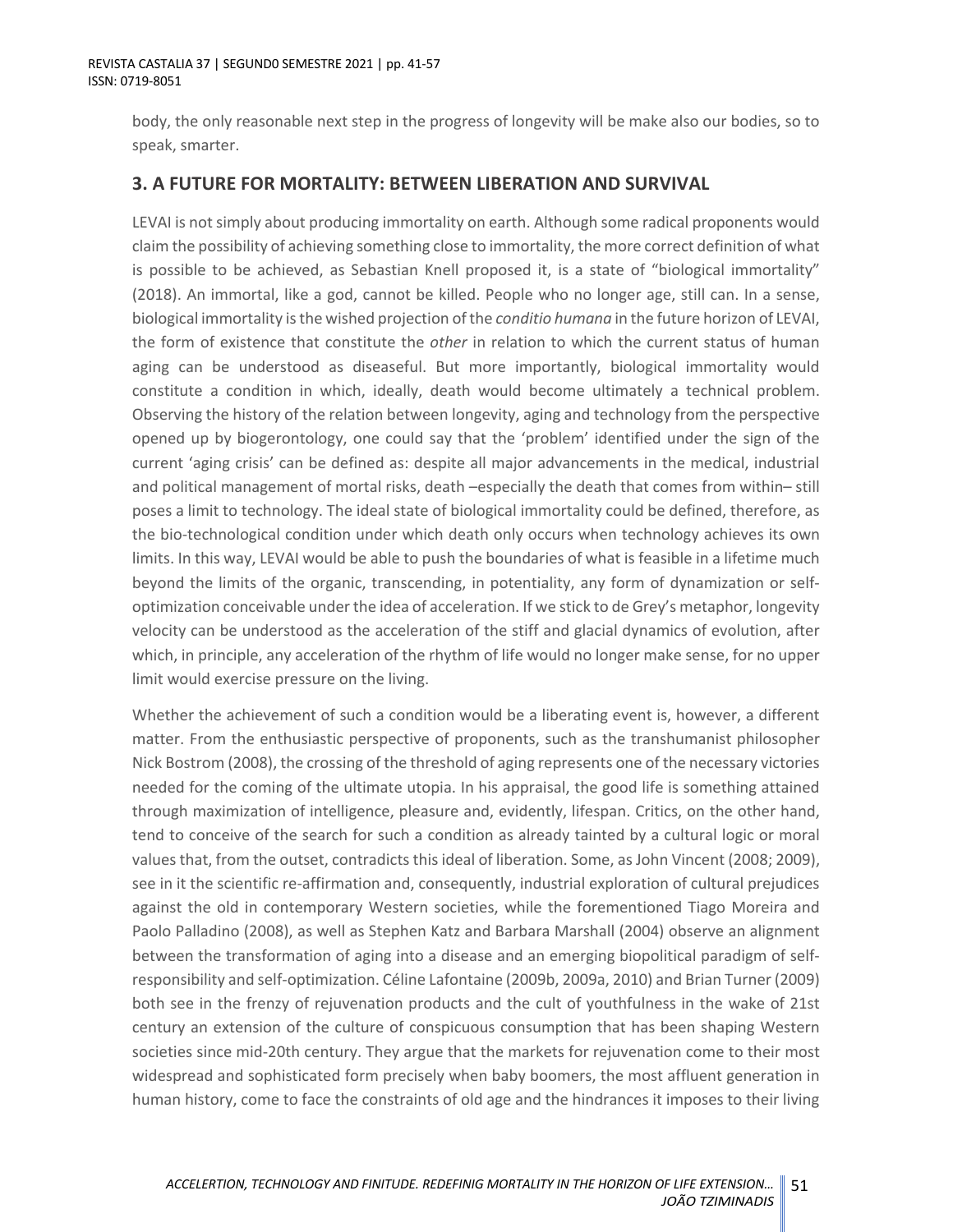standards. For Lafontaine (2010, pp. 44-49), this generation was the first one to transit from a culture of material restrictions and hope in the future to a culture of material abundance and fixation on a vast present of immediate consumerist enjoyments; and the eternalization of this vast present would be concealed in baby boomers' rejuvenation craze (Turner, 2009, p. 41). These approaches emphasize the cultural, economic, and political drives behind LEVAI and how they tarnish the liberating promises of leisure and self-realization such as those contained in Sinclair's portrayal of an ageless existence. Nonetheless, although this criticism may be insightful in pointing out the trends and directions taken by discourses, practices and institutions in the quest for aging intervention, the fact remains that, concretely, the other of aging that orients LEVAI efforts is a desideratum, a form of existence that lies beyond our intellectual grasp<sup>4</sup>.

However, the sheer anticipation of such a future possibility might have already effects in the present. The expectation of attaining control over the process of aging and being liberated from the temporal and functional constraints of the body can affect the relation we establish with our finitude now, i.e., the future for mortality designed in the horizon of LEVAI could rearrange the present of mortality. Purely as an expectation, life extension can be understood in a similar way to the 'cultural promise of acceleration', as defined by Rosa. The promise of agelessness can work as a mobilizer of great acceleration, optimization, and relentless investment in self-preservation, i.e., of an ascetic ethics of survival. Or, at least, one sees this ascetism in de Grey's depiction of the path that should lead to longevity escape velocity. Instead of a grandiose transhumanistic revolution sparkled by a Frankenstein-like scientific breakthrough, de Grey expects that such a state will be achieved by more modest but steady investments in regenerative procedures that could possibly reverse deleterious processes and incrementally add healthy years in a person's life. For, as he explains,

there is a threshold rate of biomedical progress that will allow us to stave off aging indefinitely [...]. If we can make rejuvenation therapies work well enough to give us time to make them work better, that will give us enough additional time to make them work better still, which will. . . you get the idea. This will allow us to escape age-related decline indefinitely, however old we become in purely chronological terms (Grey, 2007, p. 330).

In other words: if we can get some few extra years, we can invest them in finding yet another innovative procedure that will grant us some more years ahead, and when the time comes for us to enjoy those gained years, we invest them again on rejuvenation efforts, and so indefinitely. Achieving longevity escape velocity would mean, then, gaining years in a faster pace than they are taken from us<sup>5</sup>. Evidently, such a quest has an aim, which is a final leap towards agelessness, a point

<sup>4</sup> Noteworthy among the intellectual attempts to grasp the sense and direction of LEVAI is the approach opened up by Nikolas Rose (2001) with his idea of a 'politics of life itself'. It points to a new biopolitical formation in which the relation between domination and empowerment is somewhat blurred by the promise of life enhancement at the molecular level. Instead of a disciplined subject, shaped according to discursive idealization such as the 'nation', the 'race', or even 'humanity', the subject of the politics of life itself is shaped according to the magnification of its vital powers. In LEVAI's case, this magnification of life is sought both in the sense of an increase in life's length as well as in life's 'performativity' and, as such, expresses simultaneously an ideal of self-realization and self-exploration. Rose's approach offers us a particularly insightful conception of the paradoxical promise of liberation furthered by most proponents of LEVAI.

<sup>5</sup> For the sake of precision, it is not actually years what we would be gaining. Rejuvenation therapies à la de Grey would grant us the maintenance of age-related damages under a threshold of reversibility, being the gain in years a consequence of that.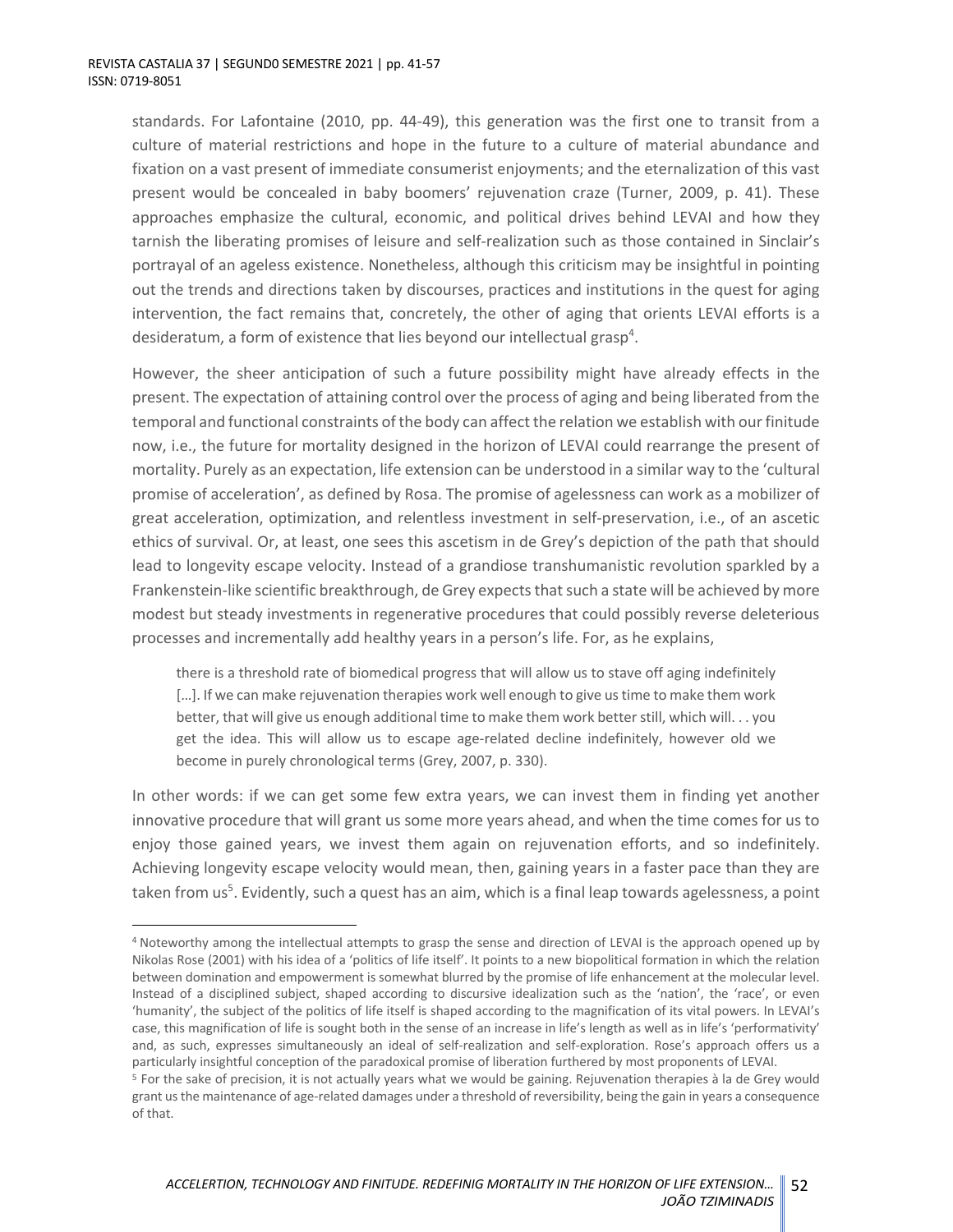beyond which medicine will have biological aging completely under control; or, as tech guru and Google chef engineer Ray Kurzweil would prefer it, a point beyond which biological aging will no longer count, for we will be able to dispose of our bodies and upload ourselves (or our consciousness and our identity with it) in more perfected machines. But until there, a fantastic effort should be put in developing technologies and, more importantly, in devising more efficient practices to keep ourselves alive to the day of redemption. The promise and the penitence are both captured in one of Kurzweil's many proselytizing books' subtitle: live long enough to live forever (Kurzweil & Grossman, 2005). While, from this perspective, 'live forever' is the ideal situation we should all strive for, it is nonetheless the 'live long enough' what appears as an ethical imperative, an imperative of self-preservation and survival. The same imperative is present in Sinclair's book, where whole sessions are dedicated as practical guides on how to survive the longest possible in order to have a chance to benefit from anti-aging treatments in the future.

Until the ultimate leap into biological immortality, all efforts should aim at gaining more 'time', i.e., at devising ways to resist any course of action that might kill us on the waiting. In other words, the prospect of a new form of existence liberated from the organism not only infuses hope regarding a possible *future* in the subject of LEVAI, but also redefines his *present* form of being-in-the-world – retrospectively, that projected form of ageless existence sets up the normative criteria in relation to which our still organically determined existence is evaluated. It is from the perspective of this yetto-come form of existence that LEVAI frames the body as target of intervention, as an inherently defective machine preventing people to fully achieve the potentials of vitality they are entitled to. In this sense, an ethics of survival cannot only be perceived as central to the mobilization of the expectation of aging intervention, but also as a resonating link between the techno-utopic image of agelessness and the mundane, ascetic practices of what Jürgen Martschukat (2019) has called the "age of fitness". The popularity of highly individualized sports like running, crossfit, weight-lifting etc., in which no aim is there other than 'overcoming' oneself, suggests the existence of an ascetic tendency in bodily practices as well as a cultural appeal of activities in which the body is positioned and perceived as an impending threat to be *survived*. Maybe, the most critical consequence of LEVAI is not so much related to what will happen once the biological immortality is achieved, but to how this expectation reproduces and provides new impulse to a cultural logic of self-optimization.

To a certain extent, we can interpret the strive for 'liberating' life from its organic constraints and the envisioning of a form of existence no longer limited by the dictate of evolution as an extension of the ethical stance identified by Rosa under acceleration, according to which the hope for a good life does not stem from imagining a qualitatively different form of being in the world, but from the possibility of augmenting one's range over the world. As I see it, Rosa's critique of modernity's immanent conception of good life is already a critique of an ethics of survival, which operates in the individual's indefinite struggle for augmenting her range of possibilities in a life-time. Without considering the concrete consequences of the realization of the dreams portrayed by LEVAI, which cannot be measured from our contemporary perspective, what we have left is an appreciation of the consequences of the expectation of such dreams. And this, as I intend to show, can perfectly operate in resonance with the survivalist ethical stance that governs social integration and selfrealization under the laws of acceleration.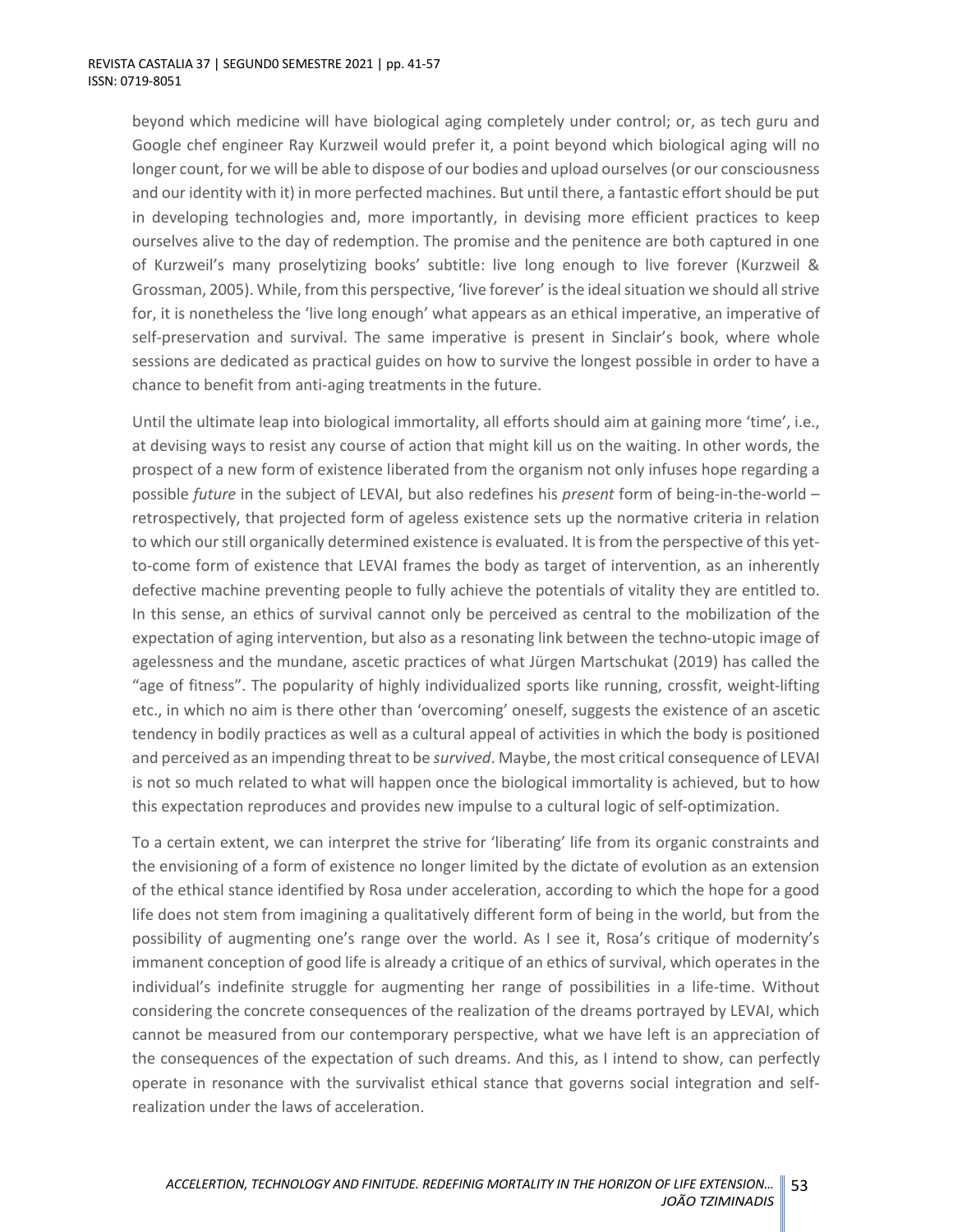### **BIBLIOGRAPHY**

Adams, M. (2004). The Quest for Immortality: Visions and Presentments in Science and Literature. In S. Post & R. Binstock (Eds.), *The Fountain of Youth: Cultural, Scientific and Ethical Perspectives on a Biomedical Goal*, pp. 38-71. New York: Oxford University Press.

Austad, S. (1997). *Why we age: What Science is Discovering about the Body's Journey through Life*. Hoboken: John Wiley & Sons.

Barazzetti, G. (2011). Looking for the Fountain of Youth: Scientific, Ethical, and Social Issues in the Extension of Human Lifespan. In J. Savulescu, R. t. Meulen, & G. Kahane (Eds.), *Enhancing Human Capacities*, pp. 335–349. Oxford: Wiley-Blackwell.

Binstock, R. (2004). The Search for Prolongevity: A Contentious Pursuit. In S. Post & R. Binstock (Eds.), *The Fountain of Youth: Cultural, Scientific and Ethical Perspectives on a Biomedical Goal*. New York: Oxford University Press.

Binstock, R. H., Fishman, J. R., & Juengst, E. T. (2006). Boundaries and Labels: Anti-Aging Medicine and Science. *Rejuvenation Research, 9(4),* 433-435.

Blumemberg, H. (1986). *Lebenszeit und Weltzeit* (1st ed.). Frankfurt am Main: Suhrkamp.

Boia, L. (2004). *Forever Young: A Cultural History of Longevity*. London, Reaktion.

Bostrom, N. (2008). Letter from Utopia. *Studies in Ethics, Law, and Technology, 2(1),* 1-7.

Bud, R. (1991). Biotechnology in Twentieth Century. *Social Studies of Science, 21(3),* 415-457.

Elias, N. (2001). *A solidão dos moribundos*. Rio de Janeiro: Zahar.

Farman, A. (2020). On not dying: Secular immortality in the age of technoscience. Minneapolis: University of Minnesota Press.

Fishman, J., Binstock, R., & Lambrix, M. (2008). Anti-aging science: The emergence, maintenance, and enhancement of a discipline. *Journal of Aging Studies, 22*, 295-303.

Fletcher, D.-J. (2016). The Somatechnics of Desire and the Biopolitics of Ageing. In H. Randell-Moon & R. Tippet (Eds.), *Security, Race, Biopower: Essays on Technology and Corporeality*, pp. 167-184. London: Palgrave Macmillan.

Gems, D. (2009). Eine Revolution des Alterns: Die neue Biogerontologie und ihre Implikationen. In S. Knell & M. Weber (Eds.), *Suhrkamp-Taschenbuch Wissenschaft: Vol. 1900. Länger leben? Philosophische und biowissenschaftliche Perspektiven* (1st ed.), pp. 25-45. Frankfurt, M.: Suhrkamp.

Gilleard Chris, & Higgs Paul (2016). Gerontology versus Geriatrics: Different Ways of Understanding Ageing and Old Age. In G. Scarre (Ed.), *The Palgrave Handbook of the Philosophy of Aging*, pp. 31- 48. London: Palgrave Macmillan.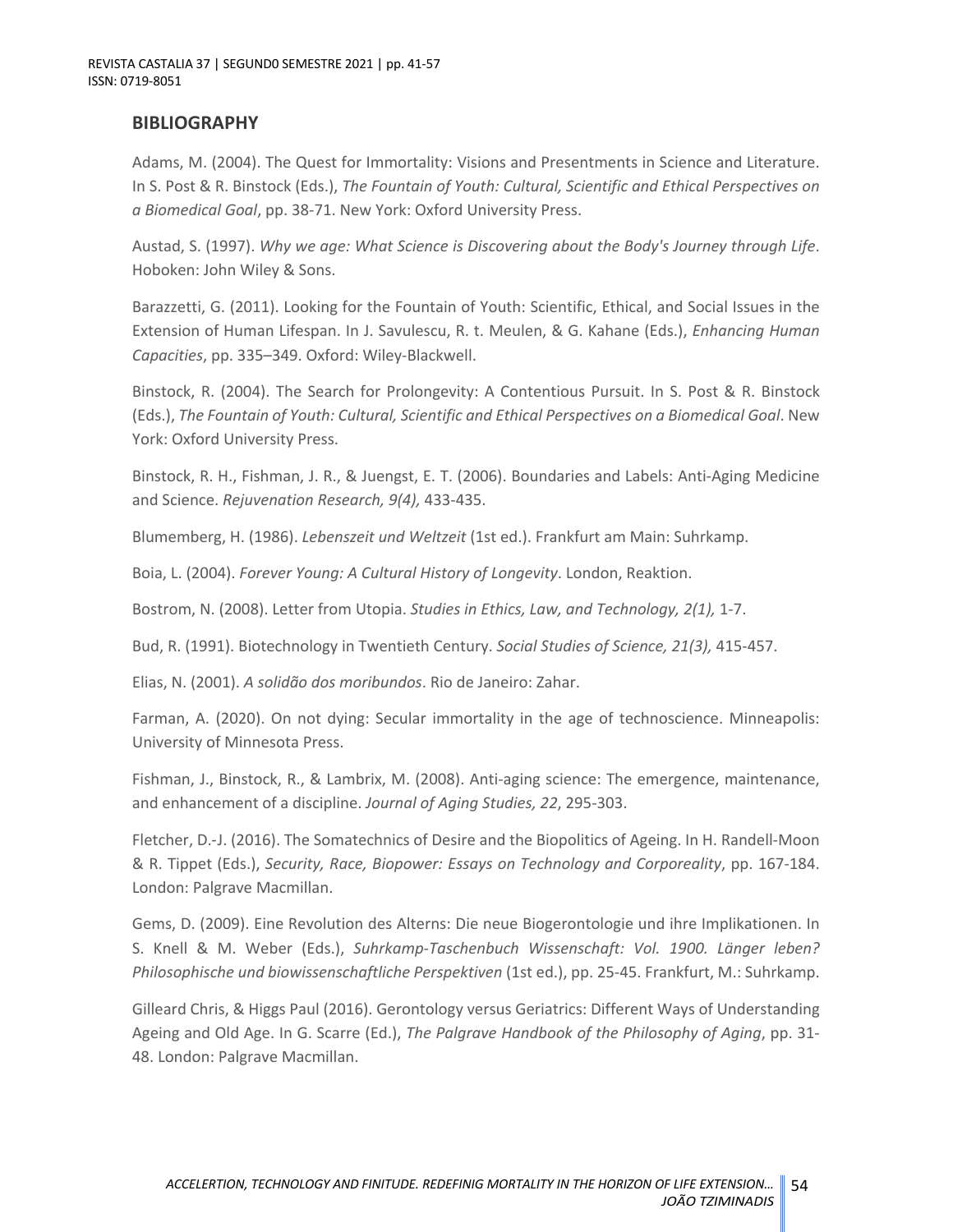Grey, A. de (2005). Resistance to debate on how to postpone ageing is delaying progress and costing lives. *EMBO Reports, 6(S1),* S49-S53.

Grey, A. de (2007). *Ending Aging: The Rejuvenation Breakthroughs that could reverse Human Aging in our Lifetime.* New York: St. Martin's Press.

Gruman, G. J. (1966). A History of Ideas about the Prolongation of Life: The Evolution of Prolongevity Hypotheses to 1800. *Transactions of the American Philosophical Society, New Series, 56(9),* 1-102.

Haldane, J. B. S. (2002 [1923]). *Daedalus; or, Science and the Future: A paper read to the Heretics*, Cambridge, on February 4th, 1923. Retrieved from https://www.marxists.org/archive/haldane/works/1920s/daedalus.htm

Huxley, J. (1968). Transhumanism. *Journal of Humanistic Psychology, 8(1),* 73-76.

Imhof, A. (1984). Von der unsicheren zur sicheren Lebenszeit: Ein folgenschweren Wandel im Verlaufe der Neuzeit. *VSWG: Vierteljahrschrift Für Sozial- Und Wirtschaftsgeschichte, 71(2),* 175- 198.

Kass, L. (2003). Ageless Bodies, Happy Souls: Biotechnology and the Pursuit of Perfection. The New Atlantis: *Journal of Technology and Society, Spring*, 9-28.

Katz, S., & Marshall, B. L. (2004). Is the Functional 'Normal'? Aging, Sexuality and the Bio-marking of Successful Living. *History of the Human Sciences, 17(1),* 53-75.

Kirkwood, T. (1999). *Time of our Lives: The Science of Human Aging*. New York: Oxford University Press.

Knell, S. (2018). Lebenszeit und Ergonzeit: Das Projekt der biotechnischen Lebensverlängerung aus anthropologischer Sicht. In G. Hartung & M. Herrgen (Eds.), *Interdisziplinäre Anthropologie. Interdisziplinäre Anthropologie: Jahrbuch 5/2017: Lebensspanne 2.0* (1st ed.), pp. 3-32. Wiesbaden: Springer Fachmedien Wiesbaden.

Knell, S., & Weber, M. (Eds.) (2009). *Suhrkamp-Taschenbuch Wissenschaft: Vol. 1900. Länger leben? Philosophische und biowissenschaftliche Perspektiven* (Orig.-Ausg., 1. Aufl.). Frankfurt, M.: Suhrkamp.

Knorr-Cetina, K. (2005). The Rise of a Culture of Life. *EMBO Reports, 6,* 76-80.

Kohli, M. (1997). Die Institutionalisierung des Lebenslaufs. In J. Friedrichs, K. U. Mayer, & W. Schluchter (Eds.), *Soziologische Theorie und Empirie*, pp. 284-312. Wiesbaden: VS Verlag für Sozialwissenschaften. https://doi.org/10.1007/978-3-322-80354-2\_12

Krohs, U., & Toepfer, G. (2005). Einleitung. In U. Krohs & G. Toepfer (Eds.), *Philosophie der Biologie: Eine Einführung*. Frankfurt am Main: Suhrkamp.

Kurzweil, R. (1999). *The age of spiritual machines: When computers exceed human intelligence* (1. publ). New York: Viking Penguin.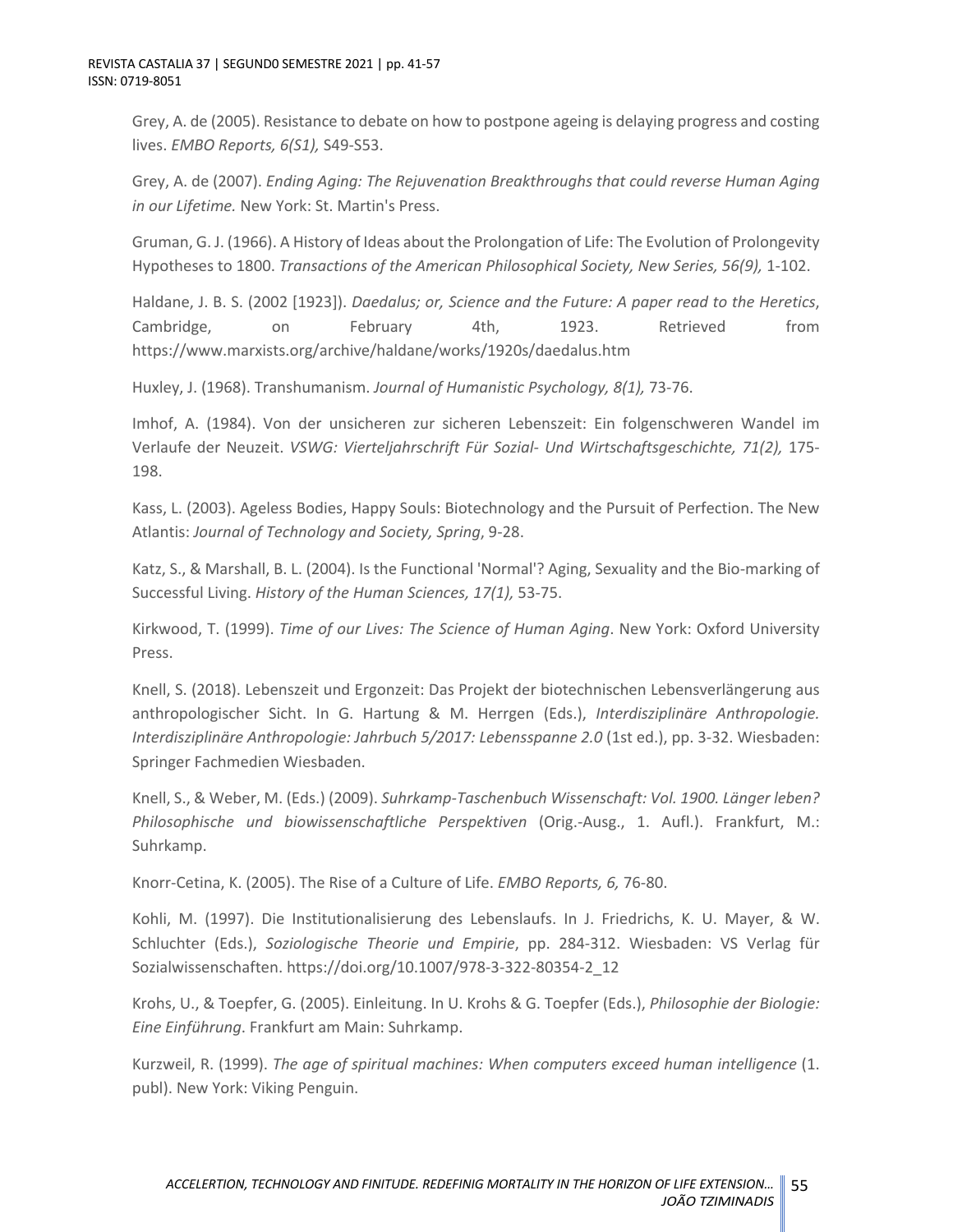Kurzweil, R., & Grossman, T. (2005). *Fantastic Voyage*. New York: Plume.

Lafontaine, C. (2009a). The Postmortal Condition: From the Biomedical Deconstruction of Death to the Extension of Longevity. *Science as Culture, 18(3),* 297-312.

Lafontaine, C. (2009b). Regenerative Medicine's Immortal Body: From the Fight against Ageing to the Extension of Longevity. *Body & Society, 15(4),* 53-71.

Lafontaine, C. (2010). *Die postmortale Gesellschaft* (1st ed.). Wiesbaden: VS Verlag für Sozialwissenschaften.

Magalhães, J. P. de, Stevens, M., & Thornton, D. (2017). The Business of Anti-Aging Science. *TRENDS in Biotechnology, 35(11),* 1062-1073.

Martschukat, J. (2019). *Das Zeitalter der Fitness: Wie der Körper zum Zeichen für Erfolg und Leistung wurde* (2nd ed.). Frankfurt am Main: Fischer Verlag.

Moreira, T., & Palladino, P. (2008). Squaring the Curve: The Anatomo-Politics of Ageing, Life and Death. *Body & Society, 14(3),* 21-47. https://doi.org/10.1177/1357034X08093571

Olshansky, S. J. [S. Jay], Hayflick, L., & Carnes, B. A. (2002). No truth to the fountain of youth. *Scientific American, 286(6),* 92-95.

Olshansky, S. J. [Stuart Jay], & Carnes, B. A. (2001). *The quest for immortality: Science at the frontiers of aging*. New York: Norton.

Post, S. G. (2004). Decelerating Aging: Should I drink from a Fountain of Youth? In S. G. Post & R. H. Binstock (Eds.), *The Fountain of Youth: Cultural, Scientific and Ethical Perspectives on a Biomedical Goal*. Oxford, New York: Oxford University Press.

Rosa, H. (2018). *Unverfügbarkeit. Unruhe Bewahren.* Wien, Salzburg: Residenz Verlag.

Rosa, H. (2017). Dynamic Stabilization, the Triple A Approach to the Good Life, and the Resonance Conception. *Questions de communication, 31,* 437-456.

Rosa, H. (2016). *Resonanz: Eine Soziologie der Weltbeziehung* (7th ed.). Berlin: Suhrkamp.

Rosa, H. (2005). *Beschleunigung: Die Veränderung der Zeitstrukturen in der Moderne*. Frankfurt am Main: Suhrkamp.

Rose, N. (2001). The Politics of Life Itself. *Theory, Culture & Society, 18(6),* 1-30.

Roser, M., Ortiz-Ospina, E., & Ritchie, H. (2013). *Life Expectancy*. Retrieved from https://ourworldindata.org/life-expectancy

Sinclair, D. (2019). *Lifespan: Why we age and why we don't have to* (1st ed.). London: Thorsons.

Theunisser, M. (1991). *Die Gegenwart des Todes im Leben In Negative Theologie der Zeit*. Frankfurt am Main: Suhrkamp.